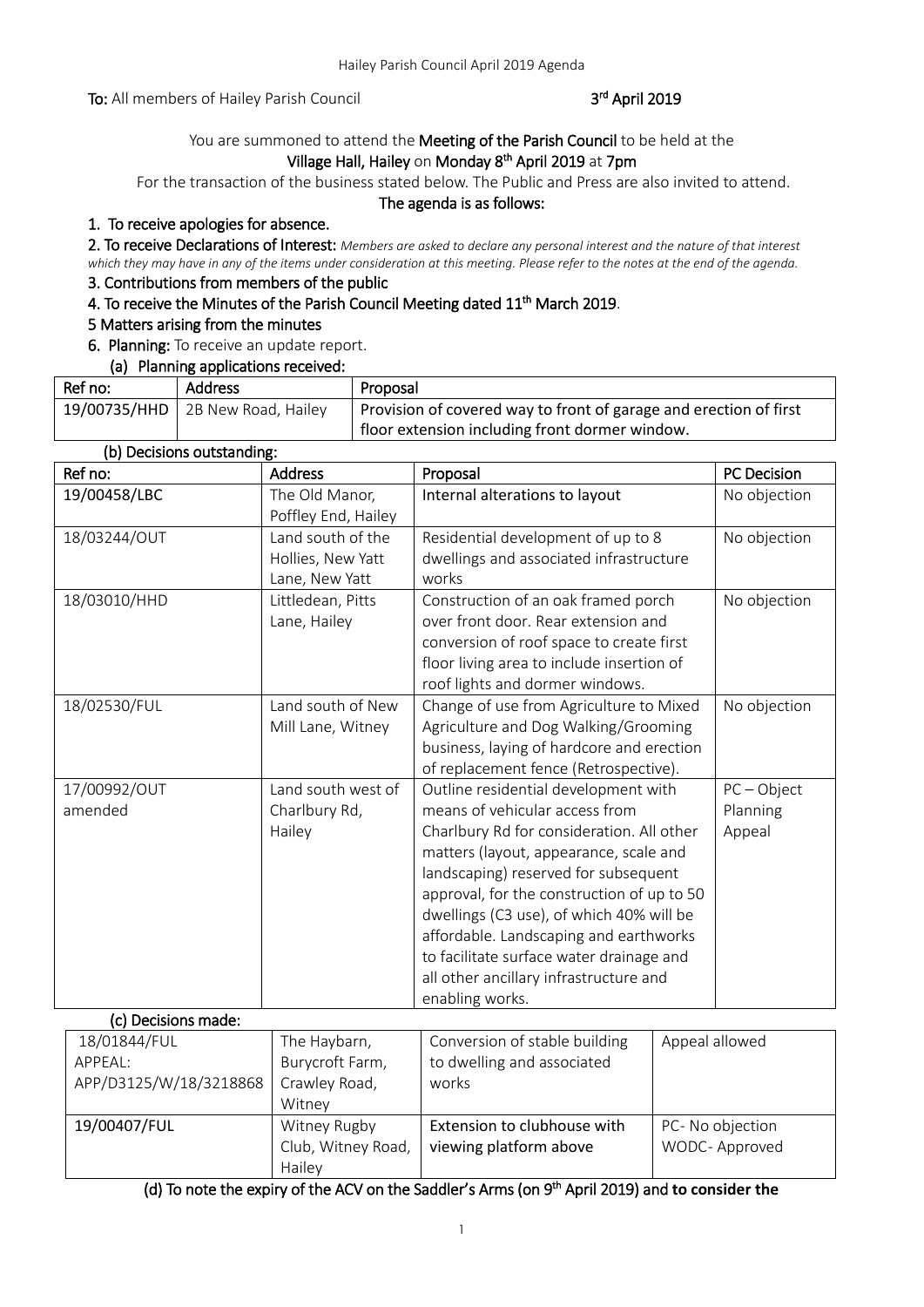### **proposal that the parish council does not move for an ACV to be placed on the Saddlers Arms**

## 7. To consider appointment of PC trustee to Hailey Relief in Need charity

- 8. To receive a Neighbourhood Policing Report (Cllr Andy Smith)
- 9. Amenities: (Cllr Calvert McGibbon)

(a) Routine recorded inspection of play equipment.

- 10. Highways and Traffic: To receive update reports. (Cllr Andy Smith)
	- (a) Update on postponed SGN roadworks through Hailey
	- (b) Update on VAS at Delly Hill
- 11. Estates, Footpaths & Bridleways: To receive update reports. (Cllr David Musson)
	- (a) Sale of Wood Green
	- (b) Registration of Parish Council land with Land Registry

## 12. Allotments

(a) To consider damage to stone wall at Poffley End allotments

### 13. Finances:

### (a) Payments received:

None

### (b)Accounts for authorisation and payment:

| Lisa Wilkinson      | Clerk's March net salary                   |           |
|---------------------|--------------------------------------------|-----------|
|                     | Expenses/Allowance (incl APM refreshments) | £52.30    |
|                     | Total:                                     | £560.72   |
| <b>Nest</b>         | Clerk's pension                            | £23.65    |
| Scribe 2000 Ltd     | Renewal of accounts software               | £208.20   |
| St John's Church    | Grant                                      | £1,000.00 |
| Hailey Village Hall | Room hire April 2019 - March 2020          | £240.00   |

### (c)Hailey Parish Council bank balance to 31 March 2019

| Unity Trust Current Account   | £42.525.95 |
|-------------------------------|------------|
| Unity Trust Deposit account   | £5.096.75  |
| Allotments for Labouring Poor | £27.236.69 |

(d) To consider and approve end of year financial statements for Hailey PC, Joan Smith Charity and Allotments for the Labouring Poor Charity.

(e) To approve increase in refreshment budget for APM

### 14. Correspondence received

### 15 Other Items to Note

### 16. Dates of Parish Council meetings for 2019-20:

| 13 <sup>th</sup> May 2019 Annual Meeting                 |
|----------------------------------------------------------|
| 10th June 2019*                                          |
| 8 <sup>th</sup> July 2019                                |
| 12 <sup>th</sup> August 2019 (Planning and Finance only) |
| 9 <sup>th</sup> September 2019*                          |
| 14th October 2019                                        |
| 11th November 2019                                       |
| 9th December 2019*                                       |
| 13th January 2020                                        |
| 10th February 2020                                       |
| 9th March 2020*                                          |

\* denotes Joan Smith Educational Charity meetings

## Clerk to the Council

### Lisa Wilkinson

*(i) Any member arriving after the start of the meeting is asked to declare personal interests as necessary as soon as practicable after their arrival even if the item in question has been considered. (ii) With the exception of the circumstances listed in paragraph 9(2) of the Local Code of Conduct for Members, a Member with a personal interest also has a prejudicial interest if it is one which a Member of the public with knowledge of the relevant facts would reasonably regard as so significant that it is likely to prejudice the Member's judgement of the public interest. In such circumstances, the Member must withdraw from the meeting room, and should inform the Chairman accordingly. (iii) It is not practical to offer detailed advice during the meeting on whether or not a personal interest should be declared or whether a personal interest should also be regarded as prejudicial.*